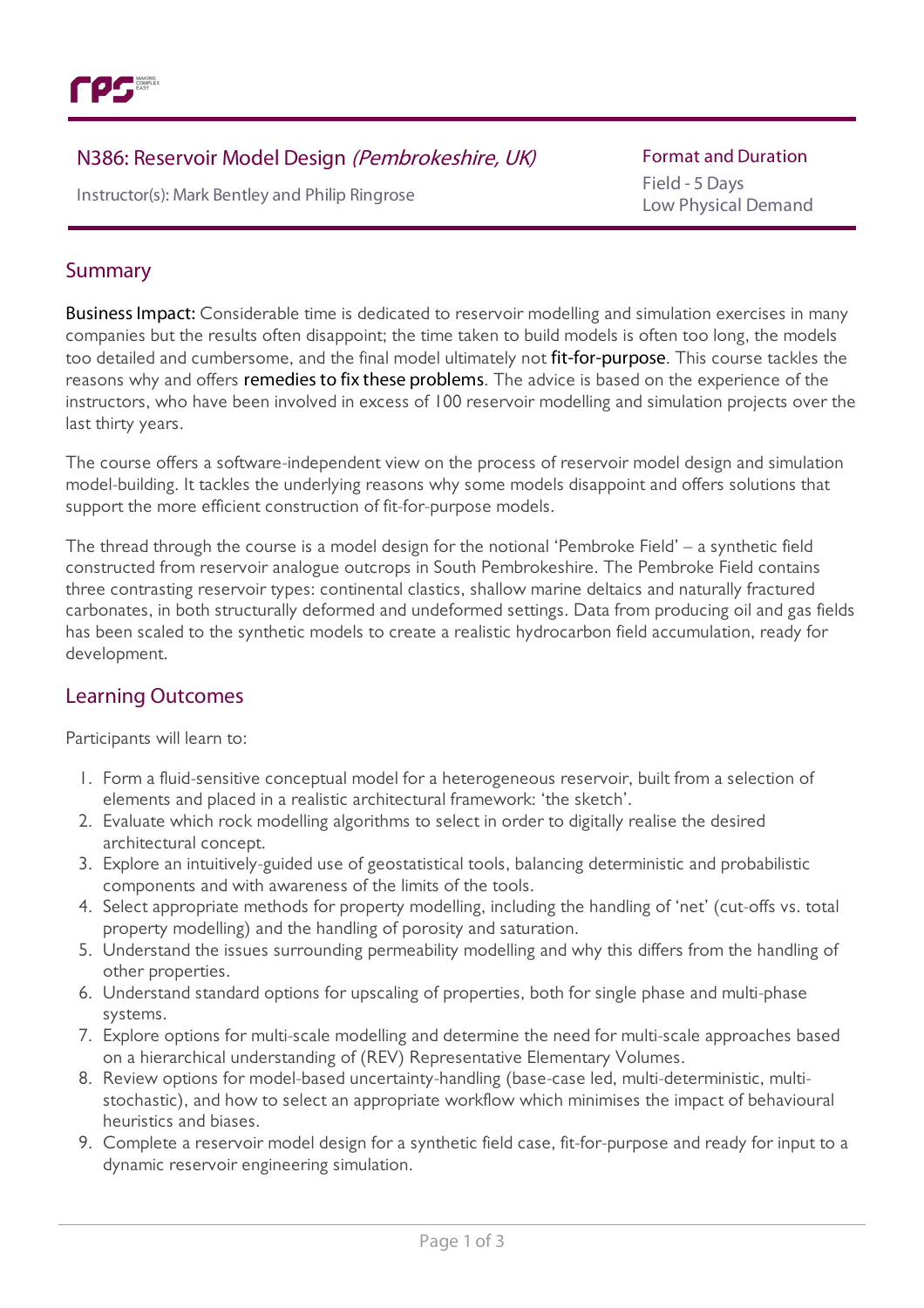

# N386: Reservoir Model Design (Pembrokeshire, UK)

Instructor(s): Mark Bentleyand Philip Ringrose

**Format and Duration** Field - 5 Days Low Physical Demand

## Training Method

This is a combined field- and class-based event, combining classroom talks and discussion with access to excellent field analogue outcrops in SW Wales. This course will also make use of virtual outcrop imagery.

Modelling and simulation software is not run live on the event – the emphasis is on good design. However, models and simulations of the Pembroke Field have been built at a number of scales and will be shown to quantify the impact of the observed field heterogeneities on fluid flow.

### Physical Demand

The physical demands for this course are LOW according to the RPS field course grading system; the course requires basic fitness levels. Fieldwork takes place on coastal sections, involving walks of up to 1 km (0.6 miles) on coastal paths with maximum ascents of 25 m (80 ft) and along sandy/pebbly beaches with some scrambling over the rocky foreshore. SW Wales has a temperate climate, but weather conditions can vary throughout the day. Transport will be by coach on paved roads.

### Who Should Attend

Geoscientists with some knowledge of reservoir modelling; Petrophysicists who provide input to static reservoir models; Reservoir engineers involved in simulation work who deal with the static-dynamic interface and upscaling on a regular basis. Multidisciplinary asset teams would benefit from attendance as a group. The course is also of benefit to team leaders who wish to have a deeper understanding of the principles behind modelling, and any subsurface staff involved in the QC of models made by others.

#### Prerequisites and Linking Courses

Awareness (and ideally some practical experience) of reservoir modelling and simulation software is assumed.

# Course Content

The central theme of the event is Reservoir Model Design, on the premise that it is design rather than software knowledge that typically distinguishes 'good models' from 'bad models'. This is organised around the following five themes, issues within which are often the cause of a poor model outcome:

- 1. Model purpose why are we logged on in the first place and what is the question we are specifically trying to address? The size and scaling of the model and the statistical handling of raw data differ depending on the ultimate model purpose.
- 2. Elements and architecture how much detail should be incorporated in the models? From the rich spectrum of potential lithofacies, electrofacies, biostratigraphic and analogue data inputs, how do we select the 'right' number of components (elements) to take forward into the modelling process? Once selected, how do these elements combine into a realistic description of length scales and reservoir architecture? Indeed, is there a clear, fluid-sensitive reservoir concept at all; can it be